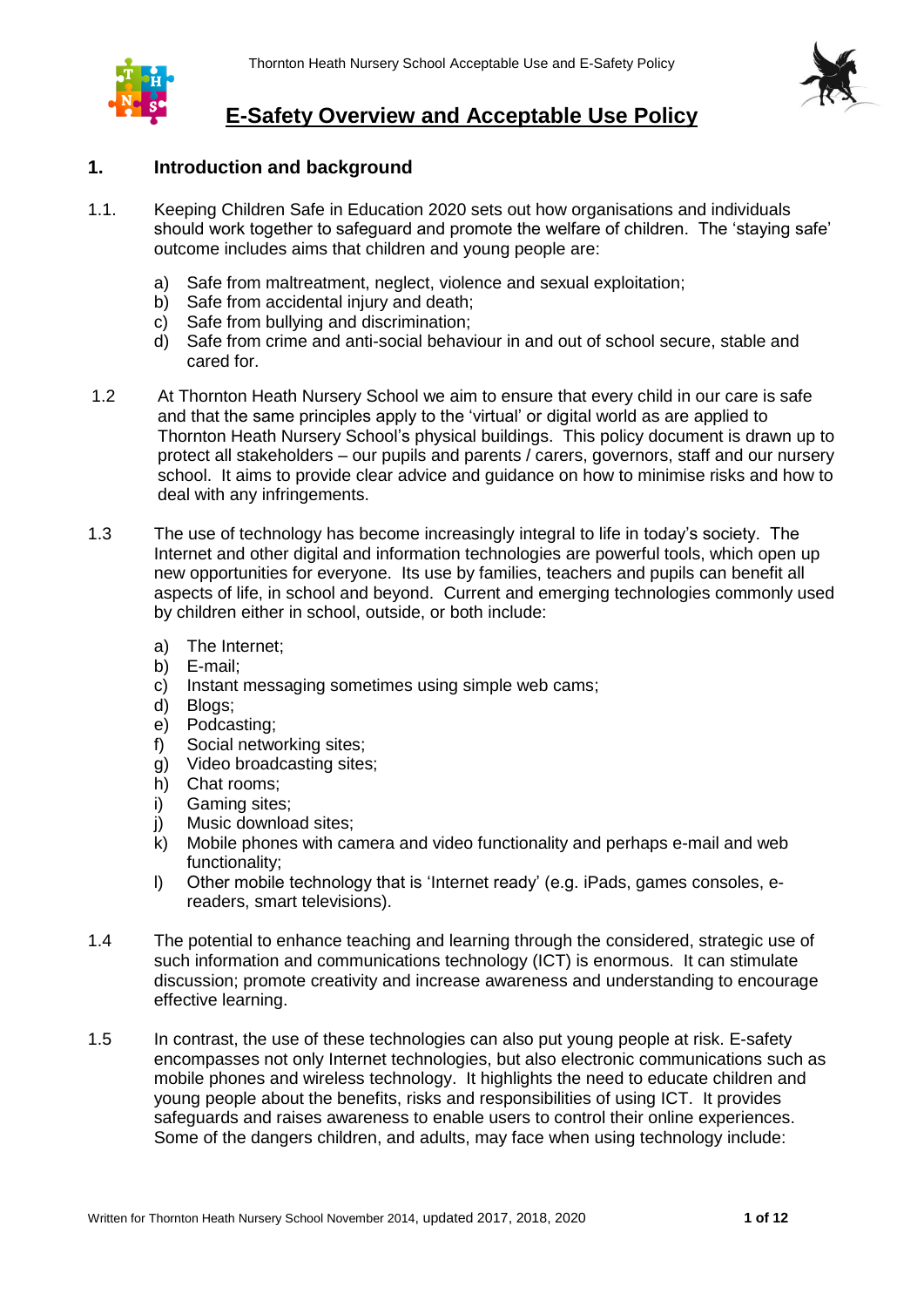- a) Being exposed to unsuitable content, e.g. illegal, harmful or inappropriate images or other content such as video / Internet games;
- b) Being subjected to inappropriate, possibly harmful, online interaction with others, including strangers;
- c) Loss of / sharing of / unauthorised access to personal information, including the sharing or distribution of personal images without the individual's consent or knowledge;
- d) Cyber-bullying;
- e) Inadvertent / unintentional copyright infringement through plagiarism or illegal downloading of music or video files;
- f) An inability to evaluate the quality, accuracy and relevance of information on the Internet;
- g) The potential for excessive use which can impact on social and emotional development and learning.
- 1.6 Many of these risks also reflect situations in the off-line world and therefore this Acceptable Use E-Safety Policy should be used in conjunction with other Thornton Heath Nursery School policies (e.g. behaviour, anti-bullying and child protection policies).
- 1.7 It is difficult to completely eliminate risk and therefore it is essential, through good educational provision, to build pupils' awareness and to give them the confidence and skills to enable them to face and deal with these risks if / when they are exposed to them.
- 1.8 Thornton Heath Nursery School has a duty to ensure that staff and pupils are able to use the Internet and related communications technologies appropriately and safely at all times and should provide appropriate safeguards to manage and reduce risk wherever possible. This policy explains how we do this, while also addressing wider educational issues to help our pupils, their parents / carers and our staff to be responsible users who know how to stay safe while using the Internet and other communications technologies for educational, personal and recreational use.

# **2. Development, monitoring and implementation of the policy**

2.1. The Acceptable Use and E-Safety Policy has been written by Thornton Heath Nursery School to give guidance about all aspects of e-safety. The Acceptable Use and E-Safety Policy relates to other policies including those for ICT, bullying and child protection. Guidance has been drawn from the London Grid for Learning (LGfL) and the UK Safer Internet Centre. It has been agreed by the senior management and approved by Directors of the Trust and Members of the Academy Councils. Implementation should be monitored by the E-Safety Coordinator/s and the Senior Leadership Team. The policy should be reviewed annually.

# **3. Scope of the policy**

- 3.1. This policy applies to all members of the Thornton Heath Nursery School community (including staff, student teachers, pupils, volunteers, parents / carers and visitors) who have access to or who are users of Thornton Heath Nursery School ICT systems, either in or out of our schools.
- 3.2. It is the duty of Thornton Heath Nursery School staff, to such extent as is reasonable, to regulate the behaviour of pupils when they are off the school site and impose disciplinary penalties for inappropriate behaviour. This is pertinent to incidents of cyber-bullying, or other e-safety incidents which may take place out of school but which are linked to membership of Thornton Heath Nursery School and which are therefore covered by this policy.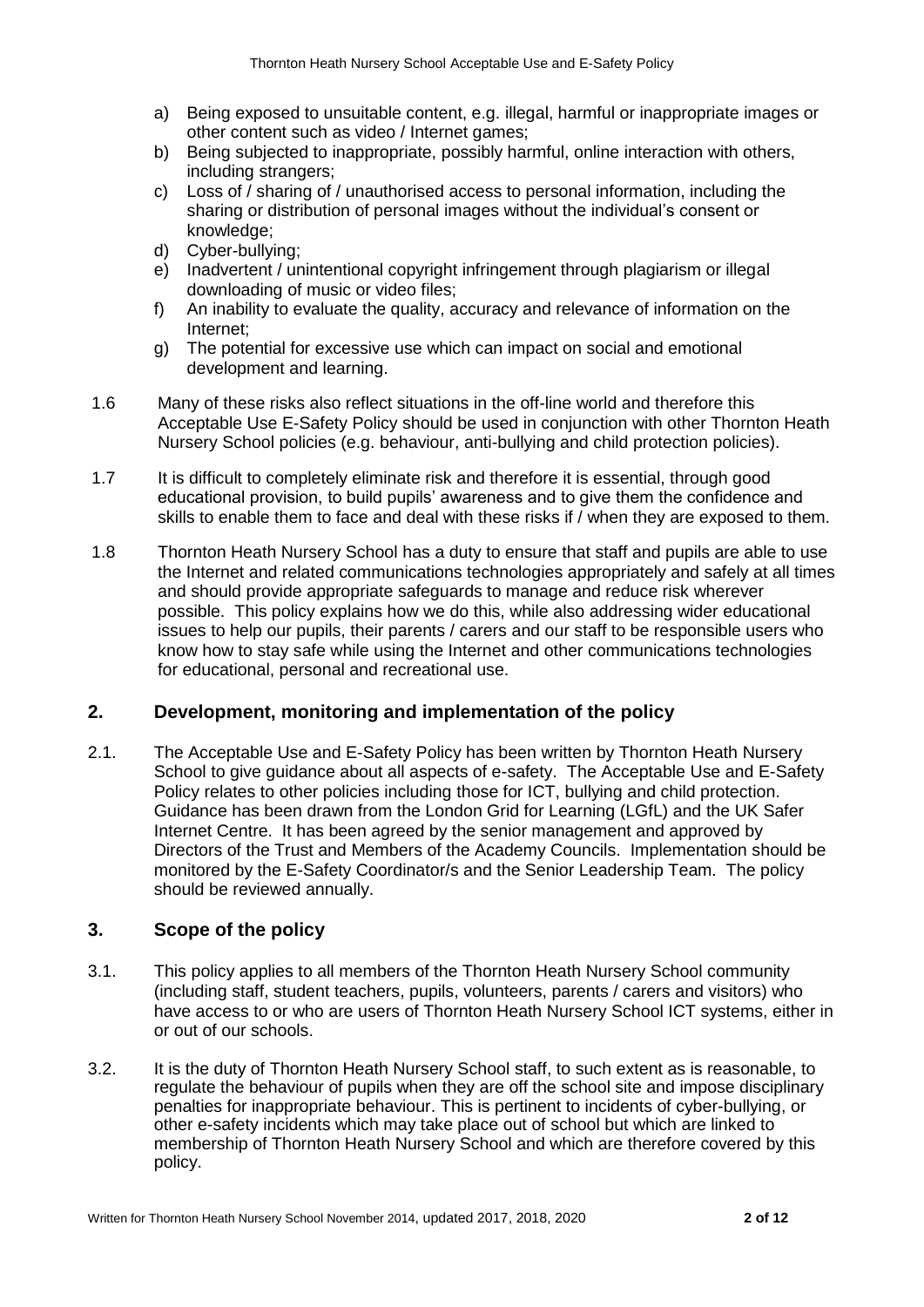- 3.3. Thornton Heath Nursery School should deal with such incidents within this policy and associated behaviour and anti-bullying policies and should, where known, inform parents / carers of incidents of inappropriate e-safety behaviour which take place in or out of school.
- 3.4. Creating a safe ICT learning environment within Thornton Heath Nursery School includes three main elements:
	- a) An effective range of technological tools including;
	- b) Policies and procedures, with clear roles and responsibilities;
	- c) A comprehensive e-safety education programme for pupils, staff and parents.
- 3.5 Thornton Heath Nursery School will take all reasonable precautions to ensure e-safety. However, owing to the international scale and linked nature of Internet content, the availability of mobile technologies and speed of change, it is not possible to guarantee that unsuitable material should never appear on a Thornton Heath Nursery School computer or mobile device. The governors of Thornton Heath Nursery School cannot accept liability for material accessed, or any consequences of Internet access.

# **4. Roles and Responsibilities**

- 4.1. **Governors of Thornton Heath Nursery School:** Governors are responsible for the approval of the Acceptable Use and E-Safety Policy and need to have an overview understanding of e-safety issues and strategies within Thornton Heath Nursery School.
- 4.2. We ensure our governors are aware of both local and national guidance on e-safety. They receive regular monitoring reports about e-safety incidents via the Head of Nursery.
- 4.3. **Executive Headteachers:** E-safety is recognised as an essential aspect of strategic leadership within Thornton Heath Nursery School and the Executive Heads and Head of Nursery, with the support of the governors, aim to embed safe practices into the culture of Thornton Heath Nursery School. The Executive Headteachers are responsible for ensuring the safety (including e-safety) of members of the Thornton Heath Nursery School community and ensure that the Acceptable Use and E-Safety Policy is implemented and, along with the governors, that compliance with the policy is monitored. The Executive Headteachers, in conjunction with the Head of Nursery appoint a designated E-Safety Coordinator/s to have day to day responsibility for e-safety.
- 4.4. **Heads of Nursery:** The Head of Nursery is responsible for ensuring that all members of staff, including the E-Safety Coordinator, receive suitable training and support to enable them to appropriately carry out their responsibilities with regards to the safe use of ICT.

#### 4.5. **E-Safety Coordinator/s (normally a member/s of the ICT team):**

- a) Ensures they stay up to date with e-safety issues and guidance through liaison with the Local Authority E-Safety Officer and through organisations such as The UK Safer Internet Centre, National Online Safety (NOS) and The Child Exploitation and Online Protection (CEOP);
- b) Takes day to day responsibility for e-safety issues;
- c) Has a leading role in establishing and reviewing Thornton Heath Nursery School's Acceptable Use and E-Safety Policy;
- d) Ensures that all staff are aware of the procedures that need to be followed in the event of an e-safety incident taking place;
- e) Facilitates regular training and advice for staff, including refresher training, on esafety matters;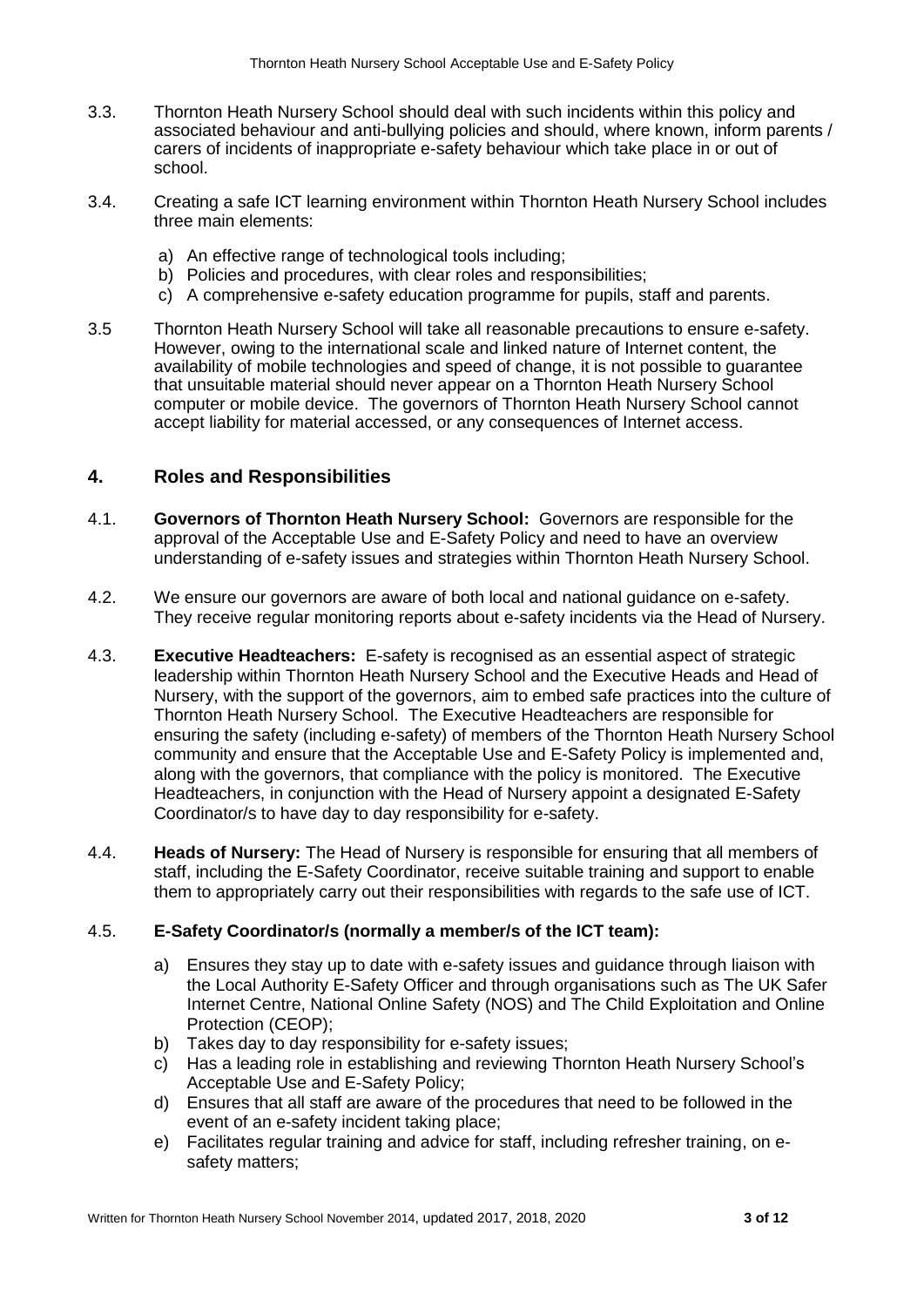- f) Liaises with ICT technical staff as required:
- g) Receives reports of e-safety incidents and creates a log of incidents to inform future e-safety developments;
- h) Reports regularly to the Senior Leadership Team
- 4.6. **Network Manager**: The Network Manager is responsible for ensuring:
	- a) Thornton Heath Nursery School's ICT infrastructure is secure and is not open to misuse or malicious attack;
	- b) Users can only access Thornton Heath Nursery School's networks through a properly enforced password;
	- c) Thornton Heath Nursery School's filtering policy is appropriately applied and is updated on a regular basis;
	- d) He/she keeps up to date with e-safety technical information in order to effectively carry out their e-safety role and to inform and update others as relevant;
	- e) That use of the Thornton Heath Nursery School's network, Virtual Learning Environment (VLE), remote access and email is regularly monitored in order that any misuse / attempted misuse can be reported to the E-Safety Coordinator;
	- f) That monitoring software / systems are implemented and updated as agreed in Thornton Heath Nursery School policies.
	- g) Hardware, such as laptops used for home learning are monitored using '*Securely'* to ensure appropriate use in line with the Acceptable Use and E-safety Policy and practices.
- 4.7. **Teaching and support staff**: All teaching and support staff are responsible for promoting and supporting safe behaviours. All staff must follow Thornton Heath Nursery School esafety procedures in their classrooms and at home when using home learning platforms, such as class Blogs and Google Meet. Central to this is fostering a 'No Blame' culture so pupils feel able to report any bullying, abuse or inappropriate materials. Teachers and support staff should also ensure that:
	- a) They have read, understood and signed Thornton Heath Nursery School Staff Acceptable Use Agreement;
	- b) They have an up to date awareness of e-safety matters and of the current Thornton Heath Nursery School Acceptable Use and A and practices, including:
		- i. Safe use of e-mail;
		- ii. Safe use of Internet including use of Internet-based communication services such as instant messaging and social network;
		- iii. Safe use of the Thornton Heath Nursery School network, equipment and data;
		- iv. Safe use of digital images and digital technologies, such as mobile phones, digital cameras and hand held devices;
		- v. Appropriate publication of pupil information/photographs and use of website;
		- vi. Cyber-bullying procedures.
	- c) They understand their role in providing e-safety education for pupils to ensure that esafety issues are embedded in all aspects of the curriculum and other activities so that pupils understand and follow the Thornton Heath Nursery School Acceptable Use and E-Safety Policy and know how to minimise online risks and report problems;
	- d) Pupils have an understanding of how to conduct research on the Internet.
	- e) ICT activity in lessons / extra-curricular and extended school activities is appropriately supported and monitored.
	- f) Whenever Internet use is pre-planned, pupils are guided to sites which have been checked as suitable for their use and that processes are in place for dealing with any unsuitable material that is found in Internet searches;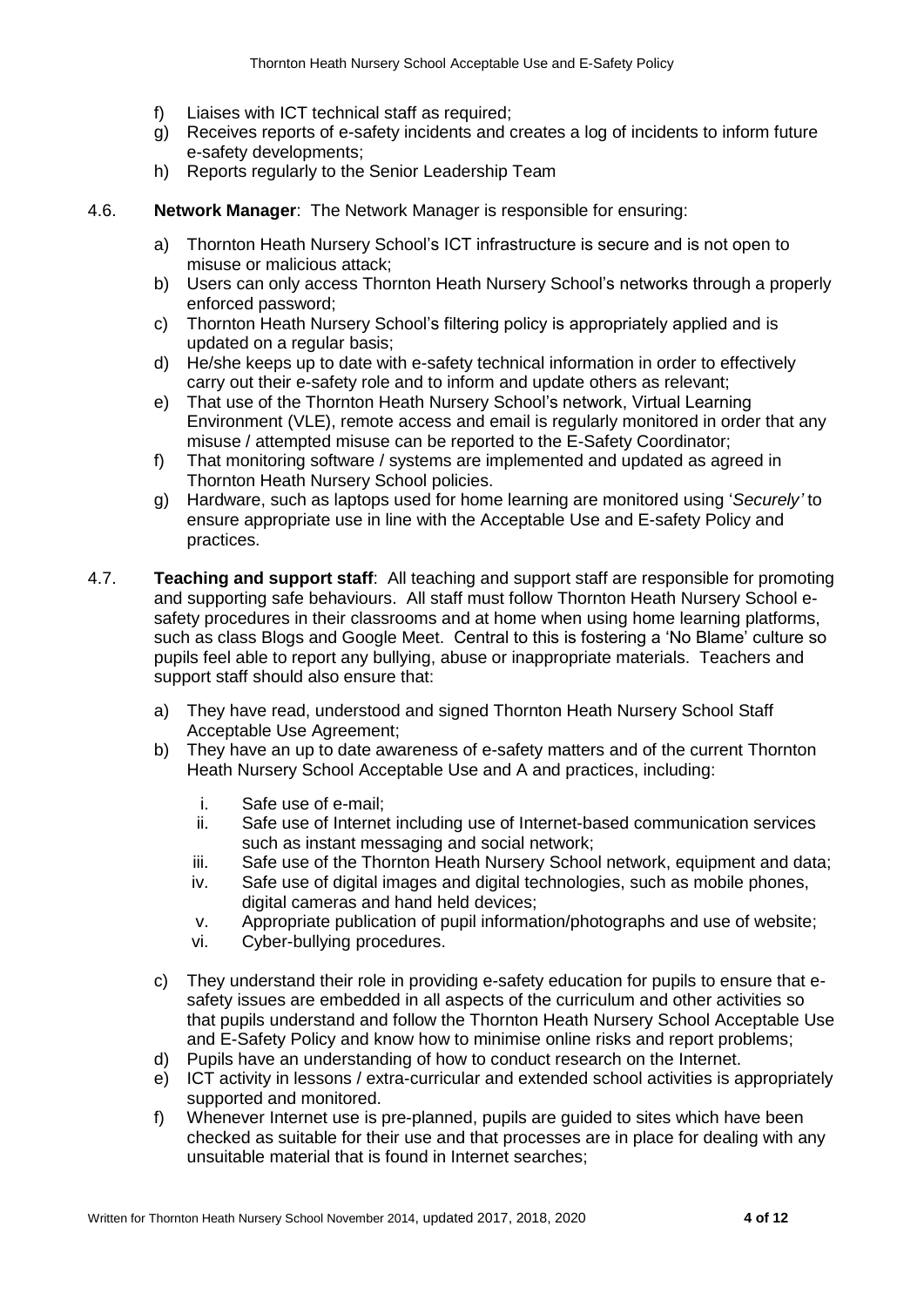- g) Pupils understand how to use home learning platforms effectively and appropriately;
- h) Any digital communications with pupils or parents / carers (via email / Virtual Learning Environment (VLE) / voice) are on a professional level and carried out using official Thornton Heath Nursery School systems;
- i) Any suspected ICT misuse or e-safety problem is reported to the E-Safety Coordinator (and Child Protection Officer, if applicable) for investigation / action / sanction
- 4.8. **Designated safeguarding leads (DSLs):** All designated safeguarding leads should be trained in e-safety issues and should be aware of the potential for serious child protection issues arising from the sharing of personal data, access to inappropriate materials, inappropriate on-line contacts or cyber-bullying.

#### 4.9. **Pupils:**

- a) Are responsible for using the Thornton Heath Nursery School ICT systems in accordance with the Pupil Acceptable Use Agreement, which they (or their parent / carer) should be expected to sign when the join the school;
- b) Need to understand the importance of reporting abuse, misuse or access to inappropriate materials and know how to do so;
- c) Are expected to know and understand Thornton Heath Nursery School policies on the use of mobile phones, digital cameras and hand held devices. They should also know and understand Thornton Heath Nursery School policies on the taking / use of images and on cyber-bullying;
- d) Should understand how to safely use the Internet to research a subject;
- e) Should understand the importance of adopting good e-safety practice when using digital technologies and home learning platforms out of school and realise that Thornton Heath Nursery School's Acceptable Use and E-Safety Policy covers their actions out of school, if related to their membership of Thornton Heath Nursery School.
- 4.10. **Parents / Carers:** Parents and carers play an essential role in the education of their children. In partnership with Thornton Heath Nursery School they are responsible for:
	- a) Ensuring their children understand the need to use the Internet and mobile devices in an appropriate way;
	- b) Monitoring / regulating their children's on-line use and experiences at home;
	- c) Endorsing (by signature) the Pupil Acceptable Use Agreement (see Appendix);
	- d) Ensuring they and their children access the Thornton Heath Nursery School website and VLE in accordance with the Acceptable Use Agreement;
	- e) Reinforcing the need for their child to adopt good e-safety practice when using digital technologies and home learning platforms out of school where this relates to their membership of Thornton Heath Nursery School;

# **5. Technical Infrastructure**

5.1. Thornton Heath Nursery School, through its appointed IT support service provider, is responsible for ensuring that the Thornton Heath Nursery School's and its schools' infrastructure and networks are as safe and secure as is reasonably possible and that policies and procedures approved within this policy are implemented. It should also ensure that the relevant people are effective in carrying out their e-safety responsibilities.

#### 5.2. **General technical safety:**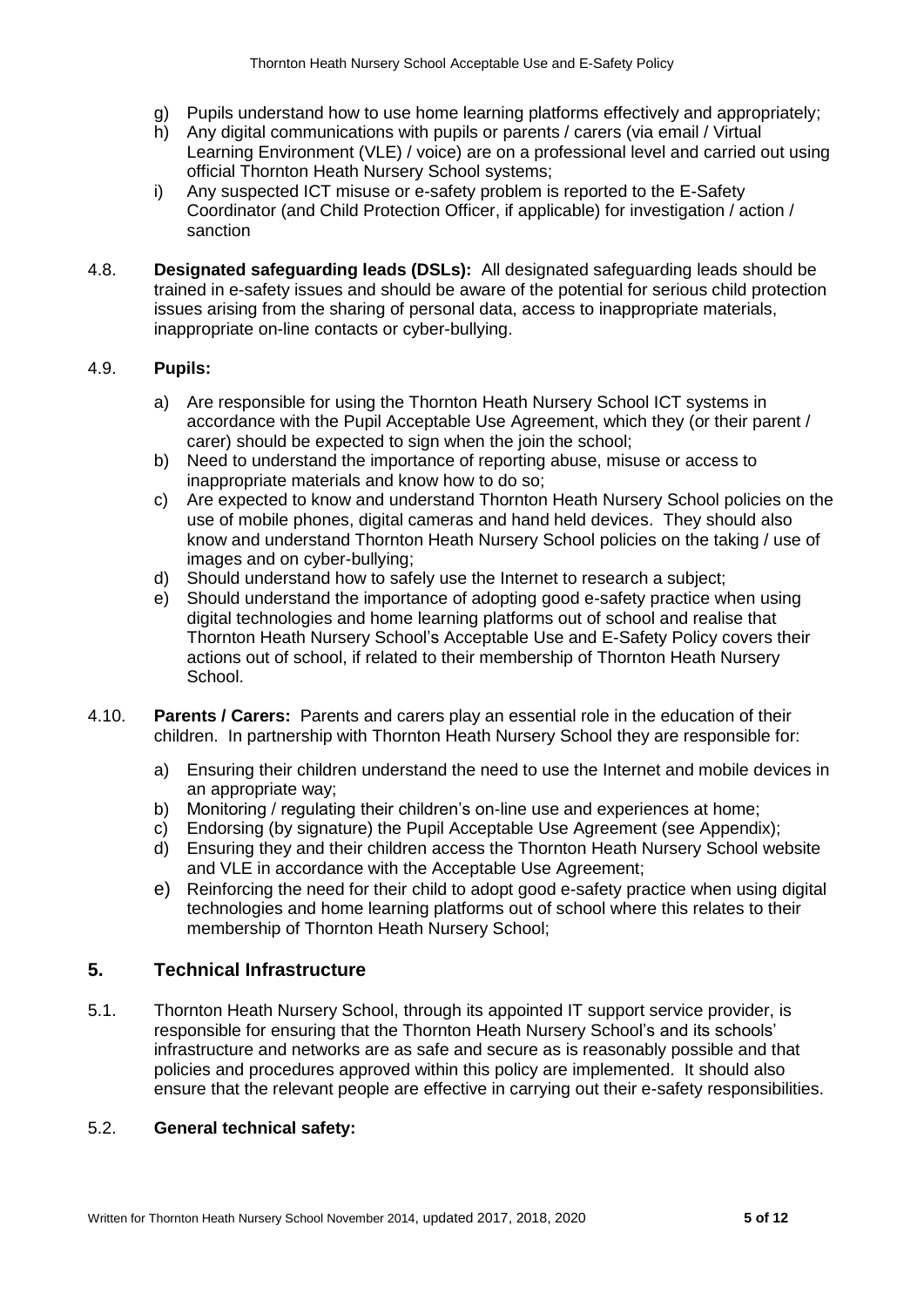- a) Thornton Heath Nursery School ICT systems should be managed in ways that ensure that Thornton Heath Nursery School meets all e-safety technical legislation;
- b) Servers, wireless systems and cabling should be securely located and physical access restricted;
- c) All users should have clearly defined access rights to Thornton Heath Nursery School ICT systems. Details of the access rights available to groups of users should be recorded by the Network Manager and should be regularly reviewed

### 5.3. **Usernames and passwords:**

- a) All staff should be issued with usernames and passwords to enable them to access Thornton Heath Nursery School computers, networks and systems. Users are required to change their password on a regular basis in accordance with LGfL policy.
- b) An up to date record of users, usernames and passwords should be accessible only to registered, trained system administrators including the Heads of School;
- c) The "master / administrator" passwords for the Thornton Heath Nursery School ICT systems should be available to the Executive Headteachers or other nominated senior leaders and should be securely kept. Staff at this level of access will generally have a 'One time password' (OTP) for their interactions with the LGfL;
- d) All users should be made aware of the need to be responsible for the security of their username and password and that they must immediately report any suspicion or evidence that there has been a breach of security.
- 5.4. **Filtering and security:** Despite careful design, filtering systems cannot be completely effective due to the speed of change of Web content. At the Thornton Heath Nursery School:
	- a) We use the managed filtering service provided by the LGfL;
	- b) We work in partnership with parents, the LA, DfE and LGfL to ensure systems to protect pupils are reviewed and improved;
	- c) If staff or pupils discover unsuitable sites, the URL (address) and content should be reported immediately to LGfL via raising a support ticket. Technical staff will then bring this to the attention of the E-Safety co-ordinator;
	- d) Senior staff should ensure that ongoing checks are made to ensure that the filtering methods selected are appropriate, effective and reasonable;
	- e) ICT technical staff will regularly monitor and record the activity of users on the Thornton Heath Nursery School ICT systems and users should be made aware of this through the Acceptable Use Agreement;
	- f) Appropriate security measures, including up to date virus software, should be in place to protect the servers, firewalls, routers, wireless systems, work stations, hand held devices, etc. from accidental or malicious attempts which might threaten the security of the Thornton Heath Nursery School systems and data;
	- g) All staff and pupils (or their parent / carer on their behalf) should read and sign the 'Acceptable ICT Use Agreement' before using any ICT resource;
	- h) Personal data should not be sent over the Internet or taken off the school site unless safely encrypted or otherwise secured.
	- i) An agreed policy should be in place for the provision of temporary access of "guests" (e.g. trainee teachers, visitors) onto the Thornton Heath Nursery School system.
	- j) An agreed policy should be in place regarding the downloading and / or installation of executable files and programmes on Thornton Heath Nursery School workstations / portable devices by users
	- k) An agreed policy should be in place regarding the extent of personal use that users and their family members are allowed to use laptops and other portable devices out of school.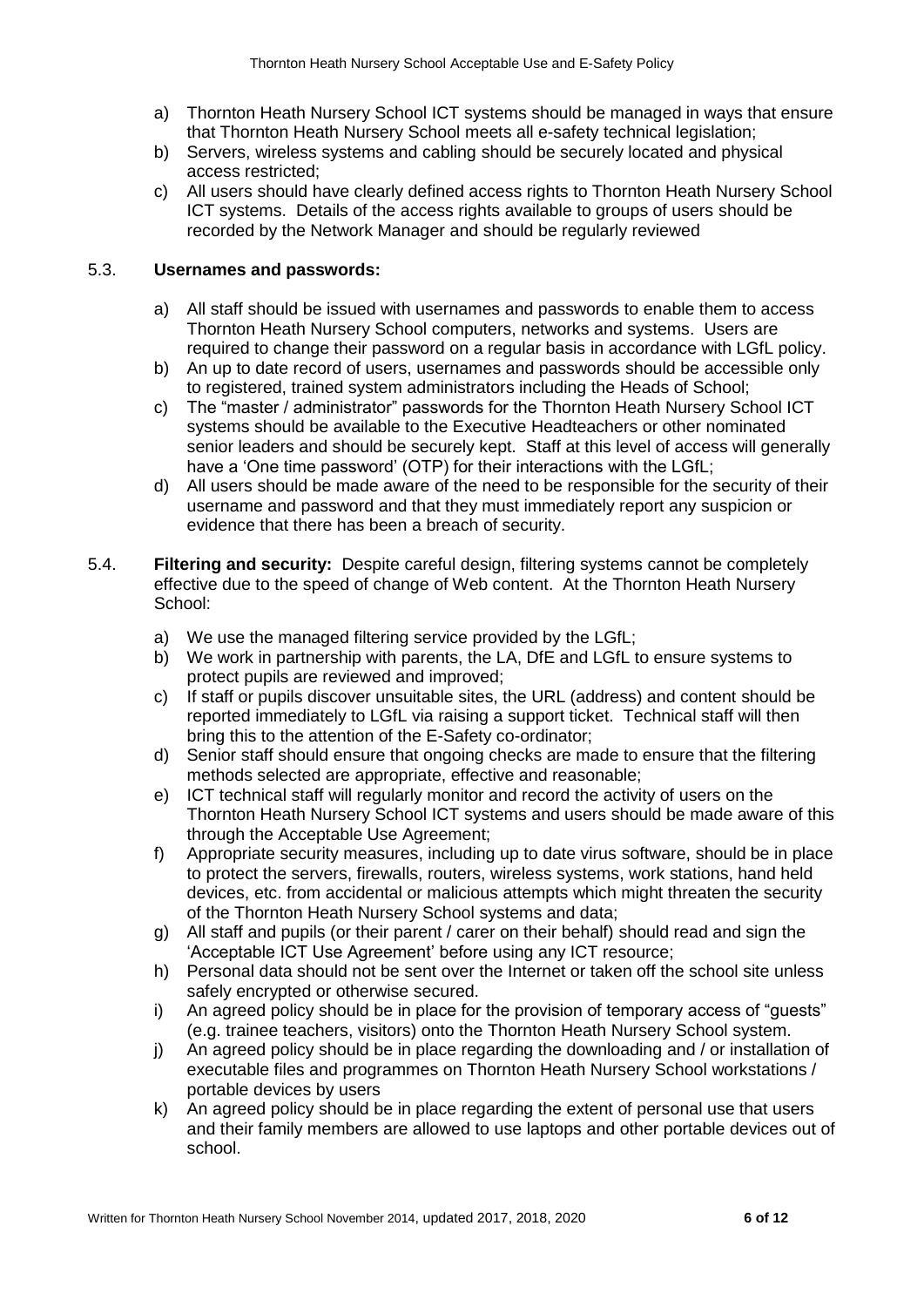- l) An agreed policy should be in place regarding the use of removable media (e.g. memory sticks / CDs / DVDs) on Thornton Heath Nursery School devices. As the THNS provides remote access options the use of these devices should be limited to circumstances when these systems aren't working;
- m) An agreed policy should be in place regarding the use, by staff members, of personal technology and devices for work purposes (e.g. mobile phone, digital camera, personal computer, hand-held device).
- n) An agreed policy is in place regarding the use, by pupils and staff, of school hardware such as laptops, iPads and chrome books for home learning purposes. These documents were created for COVID-19 loans in 2020 and are available from SLT

#### 5.5. **Internet access (curriculum)**

- a) Thornton Heath Nursery School should allocate Internet access for staff and pupils on the basis of educational need. Parental permission should be gained, through the home-school agreement, before access is permitted.
- 5.6. **E-mail and communications:** The government encourages the use of email as an essential means of communication. Educationally, directed email use can bring significant benefits and support interesting projects between schools. However, the use of email requires that appropriate safety measures are put in place. Unregulated email can provide a means of access to pupils, which bypasses the traditional school boundaries. Restriction of incoming and outgoing email to approved addresses and filtering for unsuitable content and viruses can be used to control and monitor material. When using communication technologies Thornton Heath Nursery School considers the following as good practice:
	- a) The official Thornton Heath Nursery School email service may be regarded as safe and secure and is monitored;
	- b) Staff should preferably only use the Thornton Heath Nursery School email service to communicate with others about school matters;
	- **c)** Staff should use Egress when sharing confidential or sensitive information with outside agencies such as social care and health care professionals**.**
	- d) Any digital communication between staff and parents / carers (email, chat, VLE etc.) is discouraged. If it is deemed necessary, usually with the agreement of a member of the SLT, it should be professional in tone and content. These communications should only take place on official (monitored) Thornton Heath Nursery School systems, preferably via the main school office e-mail accounts or blogs. Personal email addresses, text messaging or public chat / social networking programmes should not be used for these communications;
	- e) E-mail is not used by children in Early Years.
- 5.7. **Data protection.** Personal data should be recorded, processed, transferred and made available according to the Data Protection Act 1998 which states that personal data must be:
	- a) Fairly and lawfully processed;
	- b) Processed for limited purposes;
	- c) Adequate, relevant and not excessive;
	- d) Accurate;
	- e) Kept no longer than is necessary;
	- f) Processed in accordance with the data subject's rights:
	- g) Secure;
	- h) Only transferred to others with adequate protection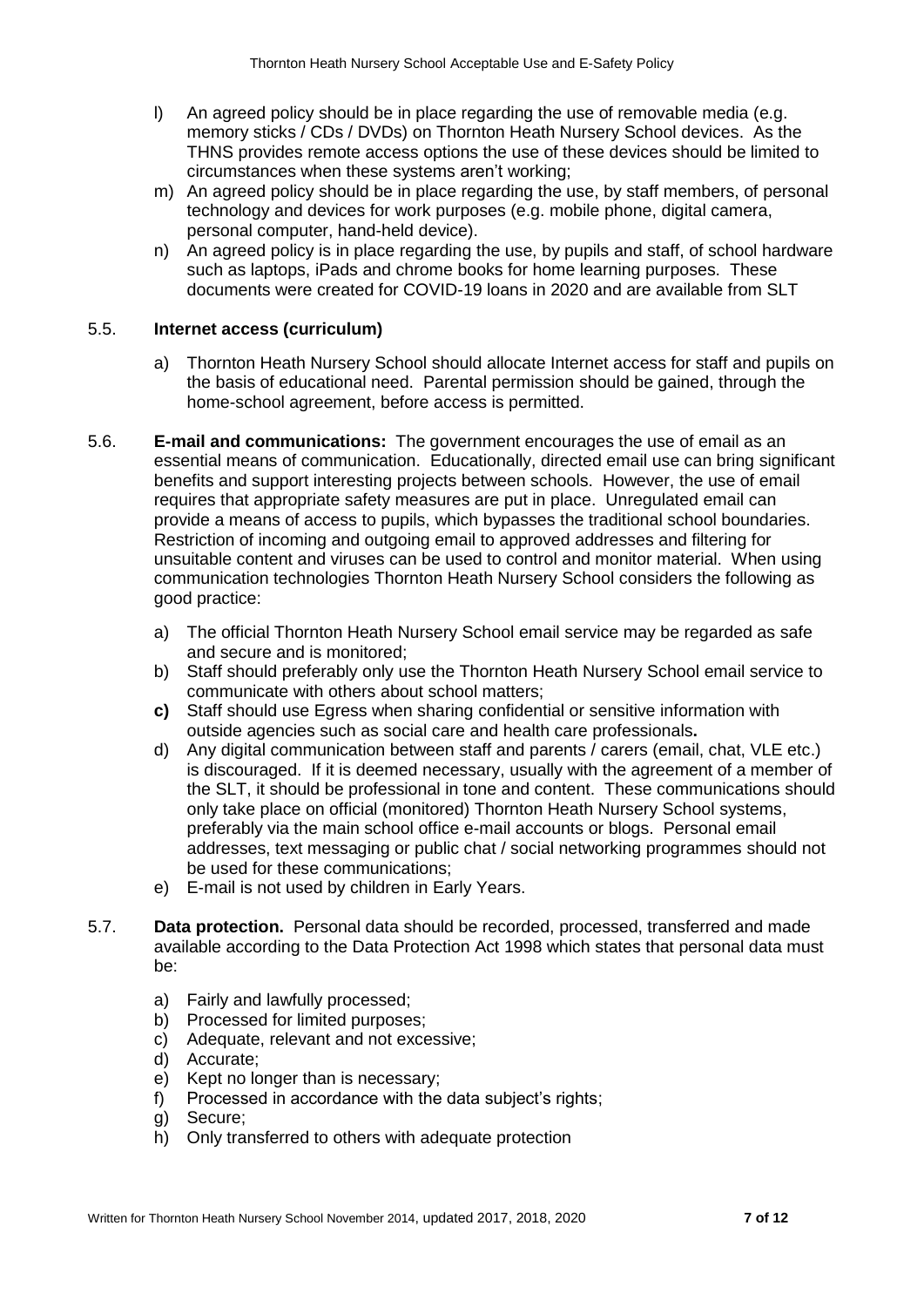- 5.7.1 Staff should ensure that at all times they:
	- a) Take care to ensure the safe keeping of personal data, minimising the risk of its loss or misuse;
	- b) Use personal data only on secure, password-protected computers and other devices, ensuring that they are properly "logged-off" at the end of any session in which they are using personal data;
	- c) Transfer data using encryption and secure password-protected devices.
- 5.7.2 Personal data should not normally be stored anywhere other than on the Thornton Heath Nursery School servers. If it is unavoidably necessary for it to be stored on a portable computer system, USB stick or any other removable media:
	- a) The data should be encrypted and password protected;
	- b) The device should be password protected (many memory sticks / cards and other mobile devices cannot be password protected);
	- c) The device should offer approved virus and malware checking software
	- d) The data should be securely deleted from the device, in line with Thornton Heath Nursery School policy once it has been transferred or its use is complete
- 5.8. **Digital Images.** The development of digital imaging technologies has created significant benefits to learning, allowing staff and pupils instant use of images that they have recorded themselves or downloaded from the Internet. However, staff and pupils need to be aware of the risks associated with sharing images and with posting digital images on the Internet. Those images may remain available on the Internet forever and may cause harm or embarrassment to individuals in the short or longer term. There are many reported incidents of employers carrying out Internet searches for information about potential and existing employees. Thornton Heath Nursery School should inform and educate users about these risks and should implement policies to reduce the likelihood of the potential for harm:
	- a) When using digital images, staff should inform and educate pupils about the risks associated with the taking, use, sharing, publication and distribution of images, including highlighting the risks attached to publishing personal images on the Internet e.g. on social networking sites;
	- b) Staff are allowed to take digital/video images to support educational aims, but should follow Thornton Heath Nursery School's policies concerning the sharing, distribution and publication of those images;
	- c) Digital images should normally only be taken on Thornton Heath Nursery School equipment. Personal equipment should not routinely be used for such purposes;
	- d) If the use of personal equipment cannot be avoided, images/videos should be downloaded (preferably before the end of the day) to an appropriate place on the Thornton Heath Nursery School servers and deleted from the personal equipment.
	- e) Care should always be taken when taking digital/video images that pupils are appropriately clothed;
	- f) Pupils should not take, use, share, publish or distribute images of others without their permission.
- 5.9. **The Thornton Heath Nursery School website:** The security of staff and pupils is essential. Strategies include using relatively small photographs of groups of pupils and using photographs that do not show faces clearly, if at all. At Thornton Heath Nursery School:
	- a) Written permission from parents or carers should be obtained (via the Home School agreement) before photographs of pupils are published on the Thornton Heath Nursery School website;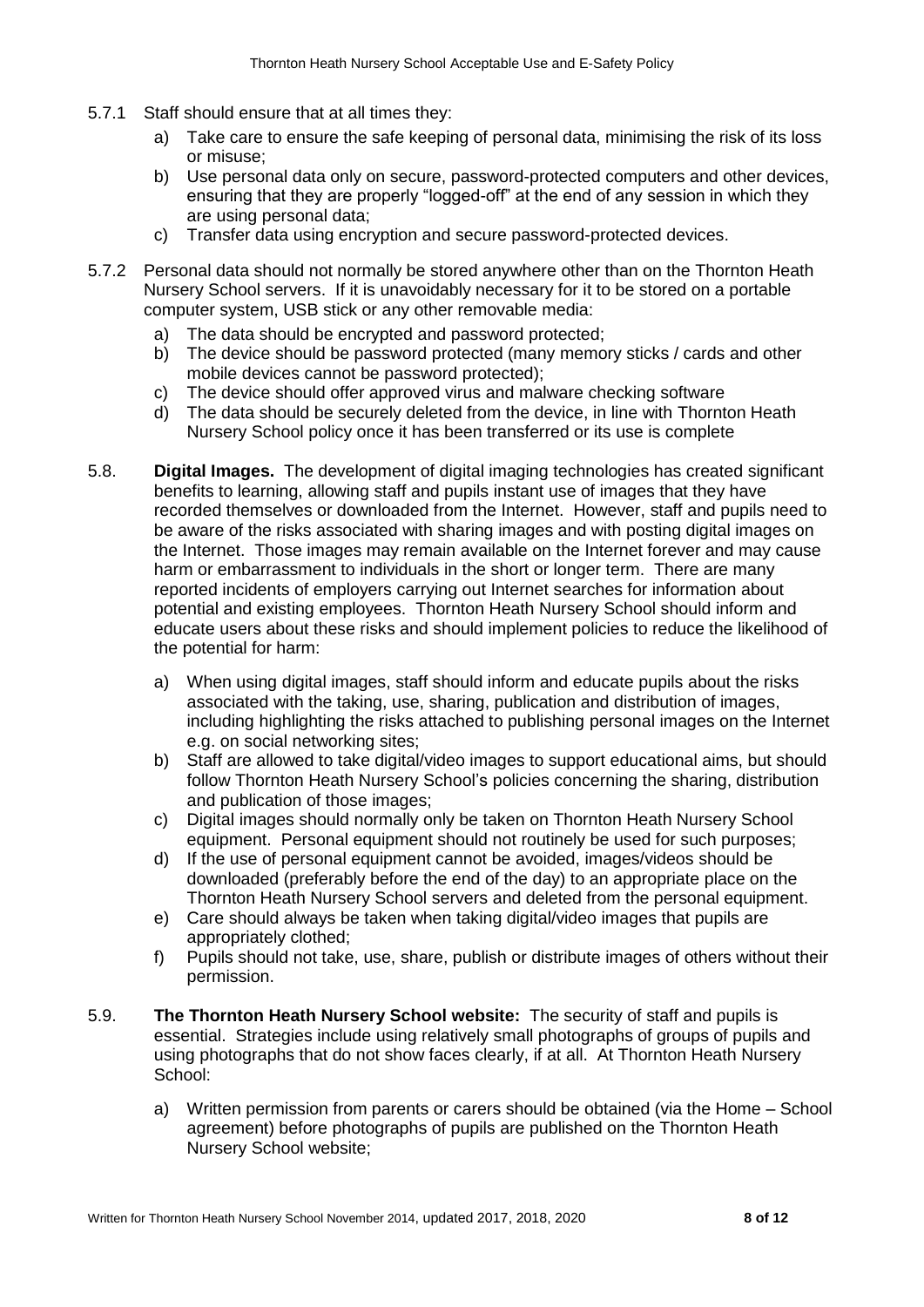- b) Photographs published on the Thornton Heath Nursery School website, or elsewhere that include pupils should be selected carefully and should comply with good practice quidance on the use of such images:
- c) Pupils' full names should not be used anywhere on a Thornton Heath Nursery School website or blog, particularly in association with photographs. The publishing of names with photographs is not acceptable where the names of individual children can be deduced; web images could be misused and individual pupils identified.
- d) The point of contact on the web site should be the Thornton Heath Nursery School / school address, email and telephone number. Staff or pupils' home information should not be published only official email addresses should be used to identify members of staff.
- e) The Executive Headteacher/s should take overall editorial responsibility and ensure that content is accurate and appropriate.
- 5.10. **Google Meets:** Google meets allow staff and children to meet virtually. At the time of writing this policy Thornton Heath Nursery School does not use and platforms for virtually meeting with children; should this change in the future Thornton Heath Nursery School will ensure that :
	- a) There is a standardised yearXmonthdate nickname for all year group meetings and class meet nicknames can be decided by individual teachers;
	- b) At least two adults (e.g. teacher/TA) are present in the Meet;
	- c) The first member of staff to enter a meeting will be assigned administrator rights;
	- d) The adult responsible for meeting administration has the rights to mute pupils individually and remove pupils from the session;
	- e) Thornton Heath Nursery School expects pupils and parents to present and conduct themselves appropriately at all times during Google Meet sessions;
	- f) Thornton Heath Nursery School will operate a 'one warning before exit' policy for inappropriate comments in Google Meet chat. Parents will be called to discuss why it was necessary to exit a pupil;
	- g) Expectations for the session are displayed on screen at the beginning of the meeting;
	- h) A register of all those pupils present should be taken (there is a planned update to include this functionality within Google Meet;
	- i) A parent must be present for EYFS/KS1 Meets;
	- j) All participants must be informed at the beginning of a session that the session will be recorded and be given the opportunity to leave;
	- k) Recordings are saved in staff Google Drives and are kept for 2 weeks before being automatically deleted;

# 5.11. **Social networking, chat rooms and personal publishing:**

- a) Thornton Heath Nursery School block/filter access to social networking sites and chat rooms, but may allow them for specific, supervised activities;
- b) Newsgroups should be blocked unless a specific use is approved;
- c) Children should be advised never to give out personal details of any kind which may identify them or their location.

# 5.12. **Emerging technologies:**

- a) Emerging technologies should be examined for educational benefit and a risk assessment should be carried out before use within the Thornton Heath Nursery School is allowed
- 5.13. **Home learning device Loans:** Thornton Heath Nursery School does not currently provided electronic devices for home learning.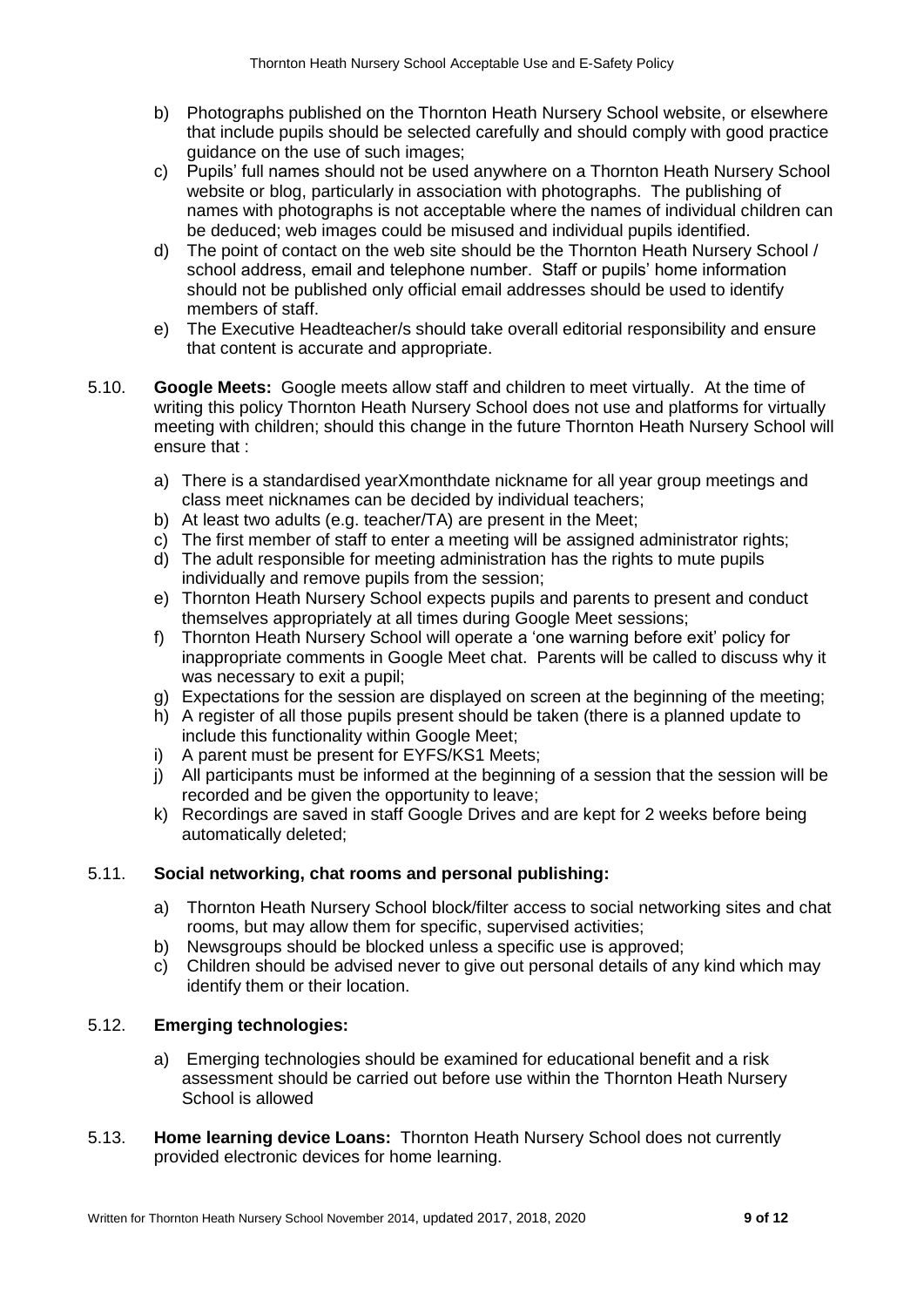## **6. Inappropriate use**

6.1 Thornton Heath Nursery School believes that certain activities would be inappropriate in a school context and that users should not engage in these activities in school or outside when using Thornton Heath Nursery School equipment or systems. Thornton Heath Nursery School policy restricts certain Internet usage per Table 1 below:

# **Table 1**

| <b>User Actions</b>                                                                                                                                                                                           |                                                                                                                                                                               | Acceptable | Acceptable at<br>certain times | Acceptable for<br>nominated users | Unacceptable | <b>Unacceptable</b><br>and illegal |
|---------------------------------------------------------------------------------------------------------------------------------------------------------------------------------------------------------------|-------------------------------------------------------------------------------------------------------------------------------------------------------------------------------|------------|--------------------------------|-----------------------------------|--------------|------------------------------------|
| <b>Users shall not visit</b><br>Internet sites, make,<br>post, download,<br>upload, data transfer,<br>communicate or pass<br>on, material, remarks,<br>proposals or<br>comments that<br>contain or relate to: | <b>Child sexual abuse images</b>                                                                                                                                              |            |                                |                                   |              | X                                  |
|                                                                                                                                                                                                               | Promotion or conduct of illegal acts, e.g. under the child protection, obscenity,<br>computer misuse and fraud legislation                                                    |            |                                |                                   |              | X                                  |
|                                                                                                                                                                                                               | Adult material that potentially breaches the Obscene Publications Act in the UK                                                                                               |            |                                |                                   |              | X                                  |
|                                                                                                                                                                                                               | <b>Criminally racist material in UK</b>                                                                                                                                       |            |                                |                                   |              | X                                  |
|                                                                                                                                                                                                               | Pornography                                                                                                                                                                   |            |                                |                                   | X            |                                    |
|                                                                                                                                                                                                               | Promotion of any kind of discrimination                                                                                                                                       |            |                                |                                   | X            |                                    |
|                                                                                                                                                                                                               | Promotion of racial or religious hatred                                                                                                                                       |            |                                |                                   | X            |                                    |
|                                                                                                                                                                                                               | Threatening behaviour, including promotion of physical violence or mental harm                                                                                                |            |                                |                                   | X            |                                    |
|                                                                                                                                                                                                               | Any other information which may be offensive to colleagues or breaches the integrity<br>of the ethos of the Thornton Heath Nursery School or brings the Trust into disrepute. |            |                                |                                   | X            |                                    |
| Using Thornton Heath Nursery School systems to run a private business                                                                                                                                         |                                                                                                                                                                               |            |                                |                                   | X            |                                    |
| Use systems, applications, websites or other mechanisms that bypass the filtering or other safeguards employed by<br>LGfL and / or the Thornton Heath Nursery School                                          |                                                                                                                                                                               |            |                                |                                   | X            |                                    |
| Uploading, downloading or transmitting commercial software or any copyrighted materials belonging to third parties,<br>without the necessary licensing permissions                                            |                                                                                                                                                                               |            |                                |                                   | X            |                                    |
| Revealing or publicising confidential or proprietary information (e.g. financial / personal information, databases,<br>computer / network access codes and passwords)                                         |                                                                                                                                                                               |            |                                |                                   | X            |                                    |
| Creating or propagating computer viruses or other harmful files                                                                                                                                               |                                                                                                                                                                               |            |                                |                                   | X            |                                    |
| Carrying out sustained or instantaneous high volume network traffic (downloading / uploading files) that causes<br>network congestion and hinders others in their use of the Internet                         |                                                                                                                                                                               |            |                                |                                   | х            |                                    |
| <b>On-line gambling</b>                                                                                                                                                                                       |                                                                                                                                                                               |            |                                |                                   | X            |                                    |
| On-line gaming (non educational) - choices are limited by 'Neverware'                                                                                                                                         |                                                                                                                                                                               |            | X                              |                                   |              |                                    |
| <b>On-line gaming (educational)</b>                                                                                                                                                                           |                                                                                                                                                                               |            | Χ                              |                                   |              |                                    |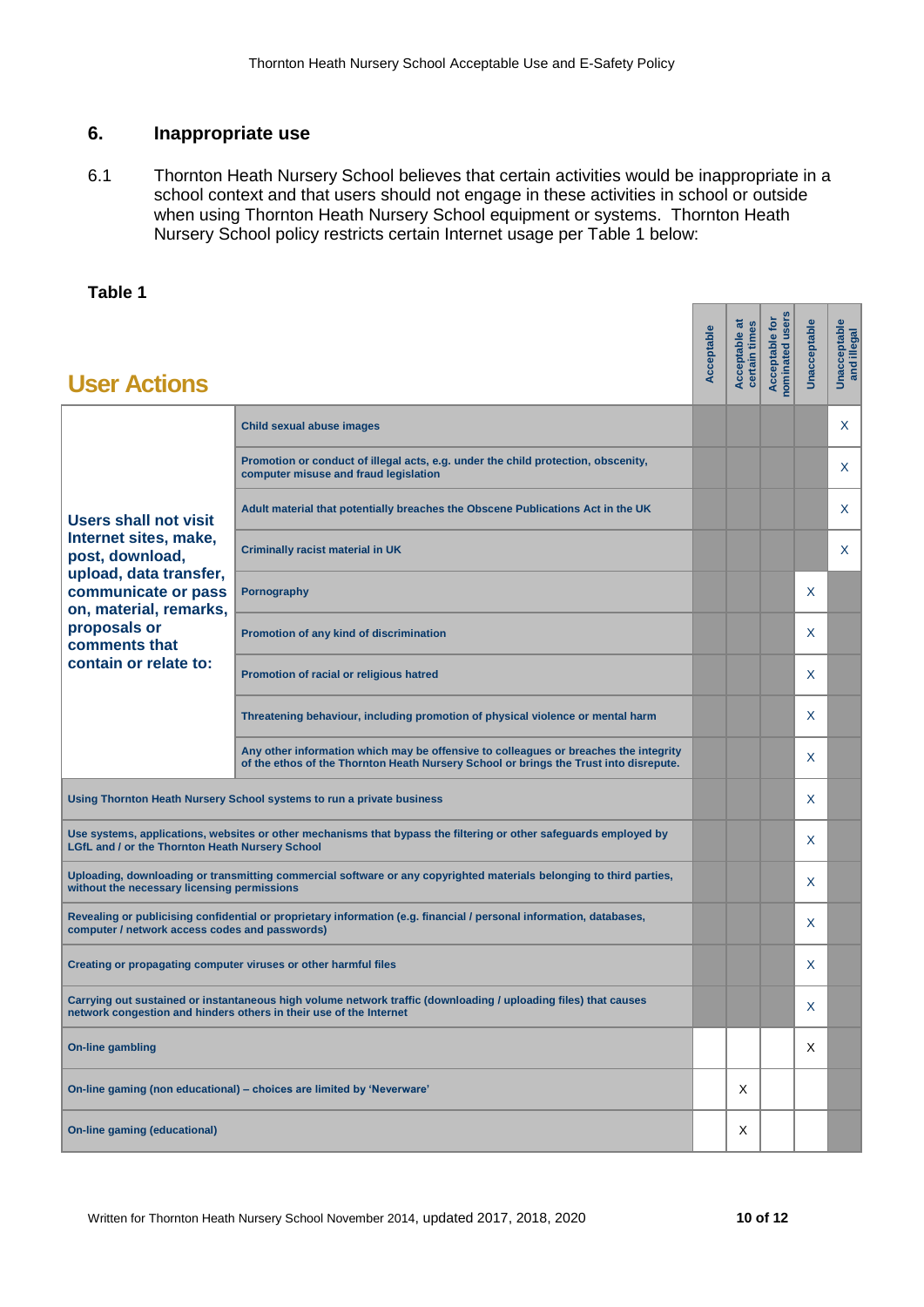| On-line shopping / commerce            |  | X |  |  |
|----------------------------------------|--|---|--|--|
| File sharing                           |  | X |  |  |
| Use of social networking sites         |  | X |  |  |
| Use of video broadcasting e.g. YouTube |  | X |  |  |

- 6.2. **Responding to misuse / complaints.** It is hoped that all members of the Thornton Heath Nursery School community should be responsible users of ICT, who understand and follow this policy. However, there may be times when infringements of the policy could take place, through careless or irresponsible or, very rarely, through deliberate misuse. It is most likely that incidents which arise will involve inappropriate rather than illegal misuse. It is important that any inappropriate use incidents are dealt with as soon as possible, in a proportionate manner and that members of the Thornton Heath Nursery School community are aware that they have been dealt with. It is intended that incidents of inappropriate use should be dealt with through normal behaviour / disciplinary procedures.
- 6.3. If members of staff suspect that misuse might have taken place, but that the misuse is not illegal (see below) it is essential that correct procedures are used to investigate, preserve evidence and protect those carrying out the investigation. Misuse or complaints will be responded to in the following manner:
	- a) Our E-Safety Coordinator/s act as first point of contact for any complaint;
	- b) Complaints about staff misuse should be referred to the Head of Nursery or Executive Headteacher;
	- c) Complaints related to child protection are dealt with in accordance with Thornton Heath Nursery School / LA child protection procedures;
	- d) Complaints of cyber-bullying are dealt with in accordance with our Anti-Bullying Policy;
	- e) Children and parents should be informed of the complaints procedure;
	- f) Discussions should be held with the Police Youth Crime Reduction Officer to establish procedures for handling potentially illegal issues.
- 6.4. Staff and pupils should be given information about infringements in use and possible sanctions. Sanctions available include:
	- a) Discussion with Keyworker / Lead Teacher / E-Safety Coordinator / Head of Nursery;
	- b) Informing parents or carers;
	- c) Removal of Internet or computer access for a period;
	- d) Referral to LA / Police;
- 6.4 If any apparent or actual misuse appears to involve illegal activity or material the flow chart below should be consulted and actions followed, in particular the sections on reporting the incident to the police and the preservation of evidence.

#### **Illegal activity involves:**

- a) Child sexual abuse images;
- b) Adult material which potentially breaches the Obscene Publications Act;
- c) Criminally racist material;